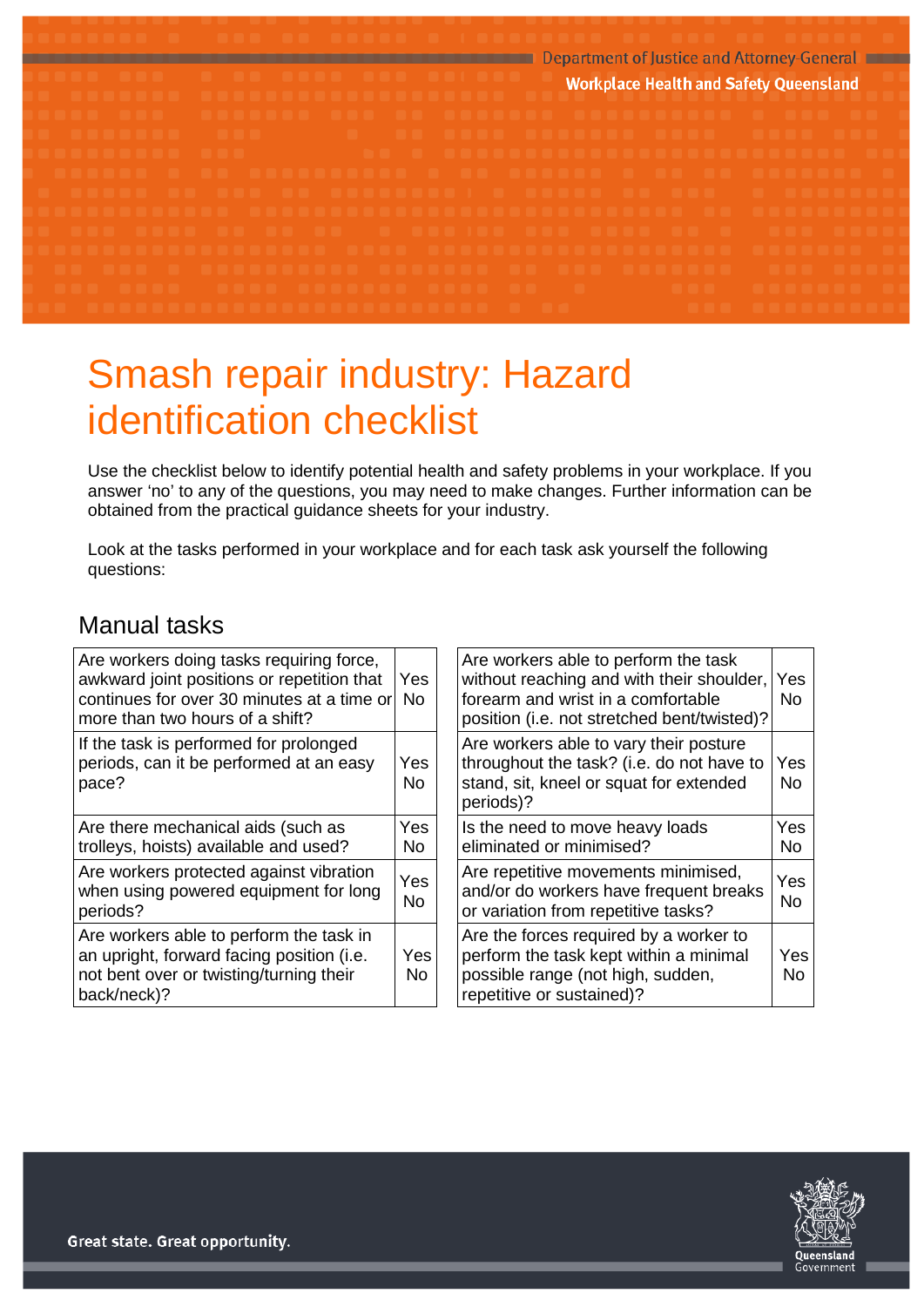|--|

| Are workers prevented from inhaling<br>dust from sanding or is the amount of<br>Yes<br>No.<br>dust inhaled minimised? | If body fillers or polishes contain<br>crystalline silica, are workers receiving<br>health surveillance by a designated<br>doctor? | Yes<br><b>No</b> |
|-----------------------------------------------------------------------------------------------------------------------|------------------------------------------------------------------------------------------------------------------------------------|------------------|
|-----------------------------------------------------------------------------------------------------------------------|------------------------------------------------------------------------------------------------------------------------------------|------------------|

# Slips, trips and falls

| Are walkways/stairways/ramps kept<br>clear of boxes, rubbish, leads, or other<br>trip hazards?                                                                                                                        | Yes<br>No |
|-----------------------------------------------------------------------------------------------------------------------------------------------------------------------------------------------------------------------|-----------|
| Are all areas well lit so people can do<br>their jobs safely?                                                                                                                                                         | Yes<br>No |
| Are ramps and steps clearly marked?                                                                                                                                                                                   | Yes<br>Nο |
| Are controls in place to prevent floors<br>from becoming a slip hazard (eg,<br>spills are cleaned up immediately)?                                                                                                    | Yes<br>No |
| Are all ladders used stable and in<br>good condition and only used for the<br>purpose for which they were<br>designed?? (ladders should be rated<br>for industrial use and have a load<br>rating of at least 120 kg.) | Yes<br>No |

| Do floor surfaces have sufficient grip to<br>Yes<br>No |
|--------------------------------------------------------|
| Yes<br><b>No</b>                                       |
| Yes<br>No                                              |
| Yes<br>No                                              |
|                                                        |

#### **Chemicals**

| Have you given workers using<br>hazardous chemicals training in how<br>to use those hazardous chemicals<br>safely?                                   | Yes<br>No |
|------------------------------------------------------------------------------------------------------------------------------------------------------|-----------|
| Have you read each SDS and<br>identified which chemicals are<br>'hazardous chemicals'?                                                               | Yes<br>No |
| Do you have a register with a list of<br>the hazardous chemical used and a<br>copy of the SDS for each chemical?                                     | Yes<br>No |
| Is a copy of the SDS for each<br>hazardous chemical available near<br>where it is used?                                                              | Yes<br>No |
| Are hazardous chemicals stored<br>according to the storage requirements<br>detailed in the SDS and containers<br>are tightly closed when not in use? | Yes<br>No |
| Are suitable skin cleaners used (non-<br>solvent based skin cleaners-not<br>thinners)?                                                               | Yes<br>No |

| Have you identified ways to prevent<br>people being exposed to hazardous<br>chemicals and put those controls in<br>place?                             | Yes<br>No |
|-------------------------------------------------------------------------------------------------------------------------------------------------------|-----------|
| Have you identified any hazardous<br>chemicals for which you have to<br>provide health monitoring?                                                    | Yes<br>No |
| Do ALL hazardous chemical<br>containers have a label showing what<br>they contain?                                                                    | Yes<br>No |
| Have you obtained a Safety Data<br>Sheet (SDS) for all the chemicals used<br>in your workplace?                                                       | Yes<br>No |
| Have you developed a procedure for<br>the management of hazardous<br>chemical spills or ruptures eg obtained<br>a spills kit, emergency planning?     | Yes<br>No |
| Is solvent evaporation minimised (e.g.<br>solvent soaked rags are kept under<br>water, an automatic gun-wash system<br>used for cleaning spray guns)? | Yes<br>No |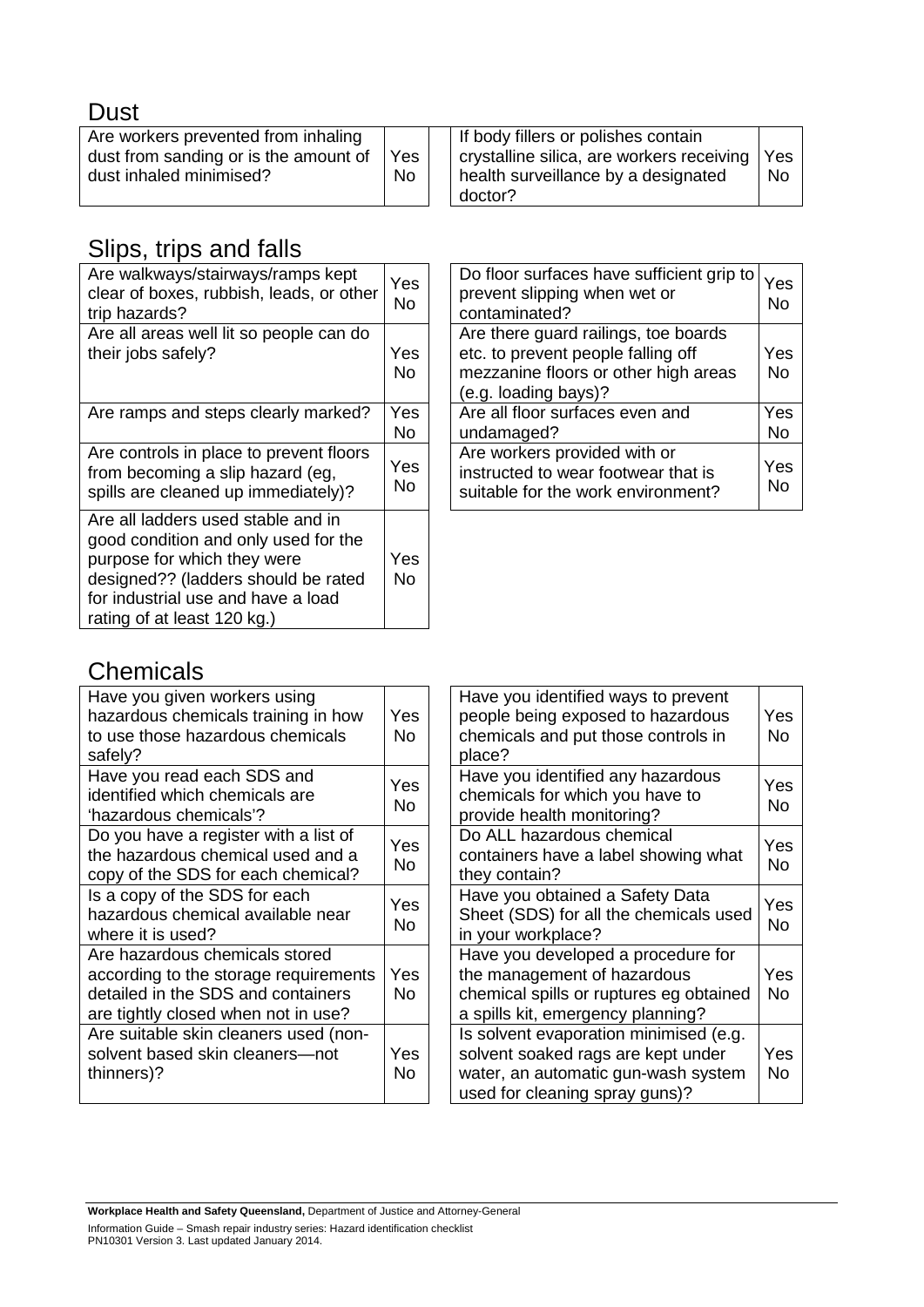# Storage of flammable liquids

| Is the flammable liquid storage area<br>free of sources of ignition?                                             | Yes<br><b>No</b>      |
|------------------------------------------------------------------------------------------------------------------|-----------------------|
| Are containers of paints and solvents<br>earthed during decanting to stop the<br>build-up of static electricity? | Yes<br><b>No</b>      |
| Are spills quickly cleaned up?                                                                                   | Yes<br>N <sub>o</sub> |

| Are fire extinguishers near by $(CO2$ or<br>dry chemical fire extinguisher)?                                                                     | Yes<br>No        |
|--------------------------------------------------------------------------------------------------------------------------------------------------|------------------|
| Is there spill catchment for the<br>flammable liquids storage area (e.g.<br>steel drip tray or concrete bund)?                                   |                  |
| Are flammable liquids only stored with<br>compatible dangerous goods (no gas<br>cylinders, class 5.1 or 5.2 dangerous<br>goods/toxic materials)? | Yes<br><b>No</b> |

# Spray painting

| Is there enough ventilation for the<br>paint mixing area and spray painting<br>booth?                            | Yes<br><b>No</b> | Is personal protective equipment used<br>when spraying isocyanate containing<br>paint appropriate? The spray painter                           |                  |
|------------------------------------------------------------------------------------------------------------------|------------------|------------------------------------------------------------------------------------------------------------------------------------------------|------------------|
| Do workers spray painting isocyanate<br>containing paints receive health<br>surveillance by a designated doctor? | Yes<br><b>No</b> | must be properly using:<br>full coverall type overalls<br>gloves and closed in shoes<br>positive pressure air supplied<br>breathing apparatus. | Yes<br><b>No</b> |

#### **Electrical**

| Is electrical equipment inspected and<br>tested by a competent person<br>(e.g. electrician) and/or connected<br>through a safety switch? | Yes<br>No. | Have hazardous areas (e.g. spray<br>booths, paint mixing area, flammables<br>storage areas) been identified,<br>assessed and delineated?                                                                                                                                                                       | Yes<br>No.       |
|------------------------------------------------------------------------------------------------------------------------------------------|------------|----------------------------------------------------------------------------------------------------------------------------------------------------------------------------------------------------------------------------------------------------------------------------------------------------------------|------------------|
| Are damaged equipment, plugs, leads<br>and/or sockets immediately removed<br>from service?                                               | Yes<br>No  | Are leads kept away from sources of<br>damage (e.g. water, heat, vehicles,<br>trolleys etc.)?                                                                                                                                                                                                                  | Yes<br><b>No</b> |
| Is the safety switch regularly<br>inspected and tested?                                                                                  | Yes<br>No. | Are electrical installations and<br>equipment outside of hazardous areas<br>(e.g. 2m from enclosed spray booth<br>and paint mixing area, 6m from open<br>spray painting, 3m from flammable<br>storage areas) unless those<br>installations / equipment is specifically<br>designed to be safe for those areas? | Yes<br>No.       |

# Welding

| Are workers prevented from inhaling<br>fumes from welding or is the amount<br>of fume inhaled minimised<br>(ventilation, respirators etc.)? | Yes<br><b>No</b> | Are oxy acetylene welders safe (i.e.<br>flashback arrestors/non-return valves<br>are fitted and extra cylinders of<br>oxygen / fuel gasses are stored<br>separately)? | Yes<br><b>No</b> |
|---------------------------------------------------------------------------------------------------------------------------------------------|------------------|-----------------------------------------------------------------------------------------------------------------------------------------------------------------------|------------------|
| Are other workers/clients/public                                                                                                            | <b>Yes</b>       | Is the person welding protected from                                                                                                                                  | Yes              |
| protected from welding flashes?                                                                                                             | No.              | welding flashes and heat?                                                                                                                                             | <b>No</b>        |
| Are flammable and combustible                                                                                                               | Yes              | Are fuel tanks/other drums made safe                                                                                                                                  | Yes              |
| liquids and solids kept well away?                                                                                                          | No               | before cutting or welding?                                                                                                                                            | <b>No</b>        |
|                                                                                                                                             |                  |                                                                                                                                                                       |                  |

**Workplace Health and Safety Queensland,** Department of Justice and Attorney-General Information Guide – Smash repair industry series: Hazard identification checklist PN10301 Version 3. Last updated January 2014.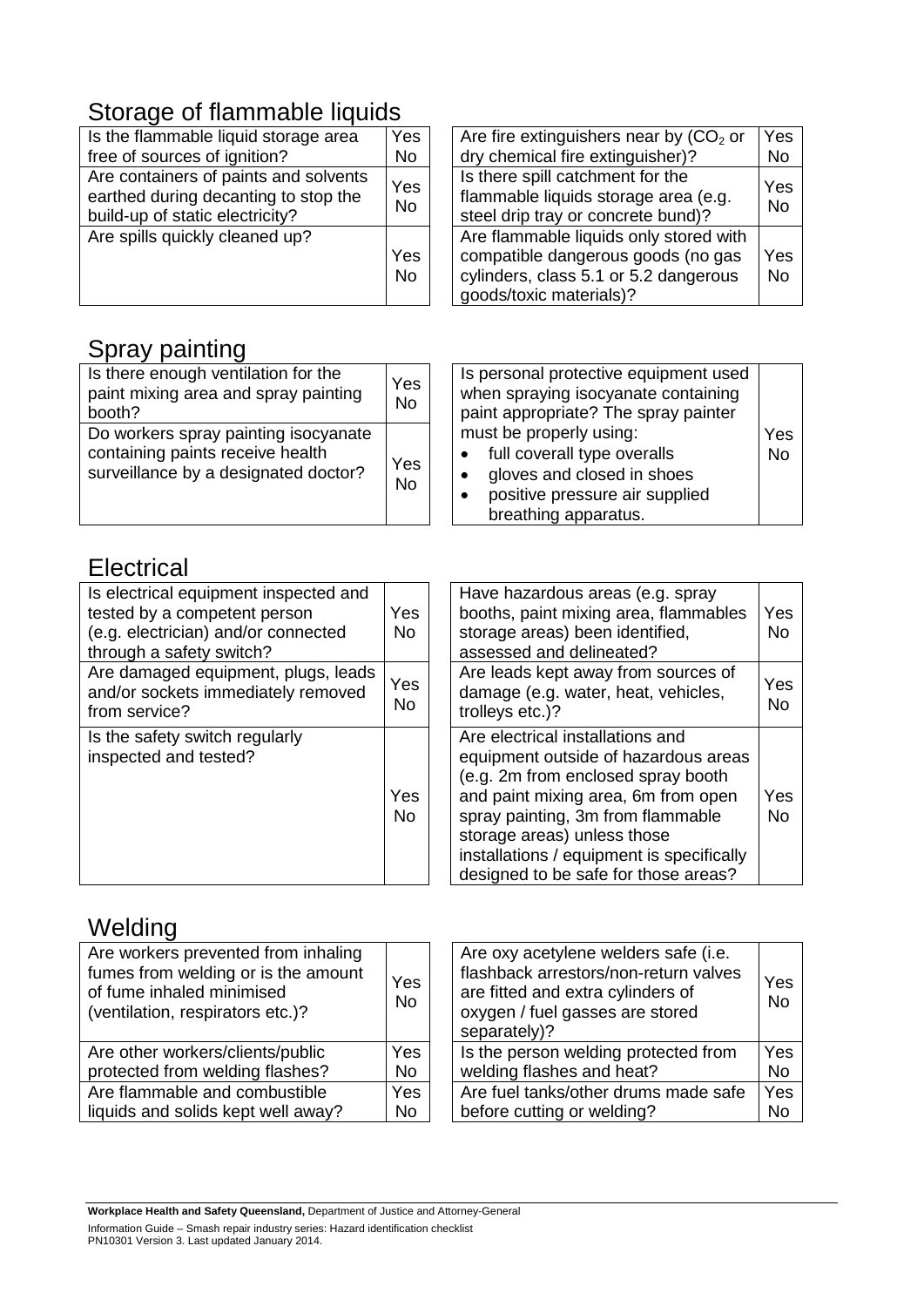| Are electrical welders (MIG/TIG/stick)       |      |
|----------------------------------------------|------|
| safe (i.e. voltage reduction units used, Yes |      |
| leads not knotted, twisted or tacked to      | l No |
| a wall etc.)?                                |      |

# Machinery and equipment

| Is equipment regularly serviced and<br>maintained according to the<br>manufacturer's instructions?       | Yes<br>No |
|----------------------------------------------------------------------------------------------------------|-----------|
| Is their an isolation or disengaging<br>procedure in place when cleaning or<br>maintenance is performed? | Yes<br>N٥ |
| Are all operators of equipment<br>instructed, trained and supervised in<br>how to use it safely?         | Yes<br>N٥ |
| Is equipment only used for its<br>intended purpose?                                                      | Yes       |

| Do operators of equipment have the<br>appropriate 'ticket' or licence where<br>necessary (e.g. forklifts)?                     | Yes<br><b>No</b> |
|--------------------------------------------------------------------------------------------------------------------------------|------------------|
| Does all equipment have guarding to<br>prevent operators and others<br>accessing hazardous parts?                              | Yes<br><b>No</b> |
| Is there adequate work space around<br>equipment and is it on a stable<br>foundation to prevent it moving during<br>operation? | Yes<br><b>No</b> |

# Noise

| Have sources of noise been identified<br>and has the noise being generated<br>been eliminated or at least<br>minimised?             | Yes<br><b>No</b> |
|-------------------------------------------------------------------------------------------------------------------------------------|------------------|
| Where it is not possible to reduce the<br>noise levels, are employees provided<br>with hearing protection and trained to<br>use it? | Yes<br><b>No</b> |
| Do workers have difficulty in<br>communicating with each other during<br>times of excessive noise exposure?                         | Yes<br>No        |

| Are there signs indicating noisy areas<br>or equipment and that hearing<br>protection is required?                            | Yes<br>No |
|-------------------------------------------------------------------------------------------------------------------------------|-----------|
| Have steps been taken to ensure that<br>'critical' situations are able to be<br>communicated between workers at all<br>times? | Yes<br>No |

#### Emergency response

| Is there an emergency response<br>plan and procedure to cover<br>possible emergencies for the<br>business?                                      | Yes<br>No |
|-------------------------------------------------------------------------------------------------------------------------------------------------|-----------|
| Are emergency exits clearly marked<br>and kept free from obstructions?                                                                          | Yes<br>No |
| Is the evacuation plan and<br>procedure displayed in the<br>workplace?                                                                          | Yes<br>No |
| Is there an effective means of<br>communication available for remote<br>or isolated workers? (e.g. mobile<br>phone, satellite phone, UHF radio) | Yes<br>No |

| Are workers, and anyone else who is<br>at the workplace for extended periods,<br>(e.g. contractors) trained in the plan<br>and procedure? | Yes<br><b>No</b> |
|-------------------------------------------------------------------------------------------------------------------------------------------|------------------|
| Are appropriate fire extinguishers                                                                                                        | Yes              |
| available and regularly inspected?                                                                                                        | No               |
| Is fire fighting equipment easily<br>accessible (i.e. not blocked, covered<br>$etc.$ )?                                                   | Yes<br>N٥        |
| Is there a procedure for responding to<br>and recording incidents/injuries?                                                               | Yes<br>Nο        |

**Workplace Health and Safety Queensland,** Department of Justice and Attorney-General Information Guide – Smash repair industry series: Hazard identification checklist PN10301 Version 3. Last updated January 2014.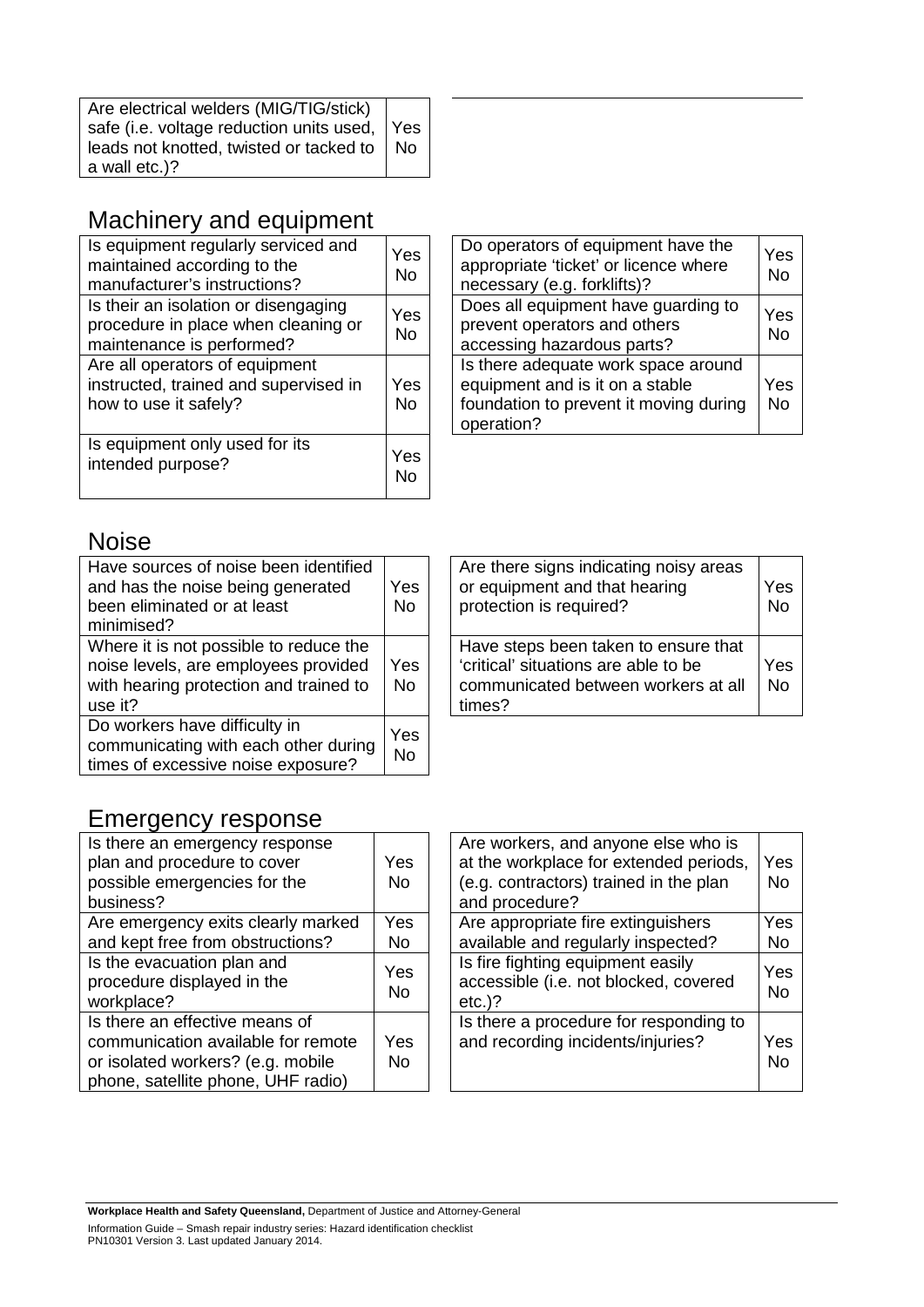# First aid

| Are the contents of the first aid kit/s<br>appropriate for the types of injuries<br>that may occur at the workplace? | Yes<br><b>No</b> | Is the first aid kit regularly checked<br>and items replaced if they are no<br>longer usable (or out of date)? |
|----------------------------------------------------------------------------------------------------------------------|------------------|----------------------------------------------------------------------------------------------------------------|
| Is first aid equipment available at the                                                                              | Yes              | Do workers have access to people                                                                               |
| workplace?                                                                                                           | <b>No</b>        | trained in first-aid?                                                                                          |

Yes No

Yes No